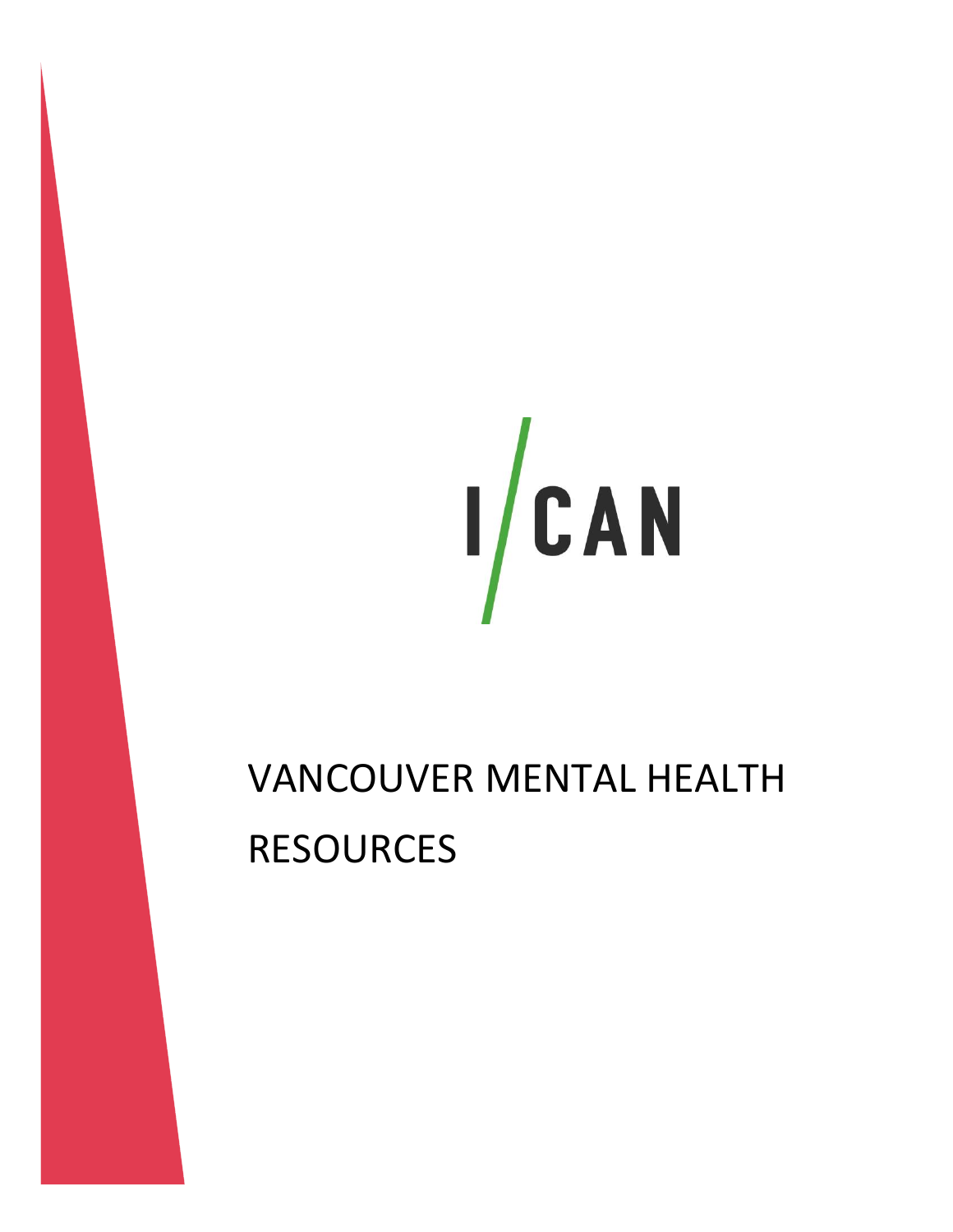| Service:                   | <b>Brief description of service:</b>                                                           | <b>Contact information:</b>         |
|----------------------------|------------------------------------------------------------------------------------------------|-------------------------------------|
| <b>Emergency</b>           | In an emergency.                                                                               | Call 911.                           |
| <b>Services:</b>           |                                                                                                |                                     |
| <b>Vancouver Police</b>    | Non-emergency line.                                                                            | Call 604-717-3321.                  |
| Department:                |                                                                                                |                                     |
| <b>Crisis Intervention</b> | Visit their website for a list of free helpline                                                | https://crisiscentre.bc.ca/         |
| & Suicide                  | numbers that are available to take your call                                                   | Call: 604-872-3311.                 |
| <b>Prevention Centre:</b>  | 24/7.                                                                                          | Toll Free: 1-866-661-3311           |
|                            |                                                                                                |                                     |
|                            | They have an online chat service if you would                                                  | Chat: www.crisiscentrechat.ca       |
|                            | prefer to communicate that way.                                                                | (Available from noon to 1am daily). |
| 1-800-SUICIDE              | Free support line available 24/7 if you or                                                     | Call 1-800-784-2433.                |
| Helpline:                  | someone you know is having thoughts of                                                         |                                     |
|                            | suicide.                                                                                       |                                     |
| <b>Mental Health</b>       | Free support line available 24/7 for individuals                                               | Call 310-6789.                      |
| <b>Support Line:</b>       | who would like emotional support, information                                                  |                                     |
|                            | and resources specific to mental health in BC.                                                 |                                     |
| <b>The Access and</b>      | The AAC is there to help you, your family                                                      | http://www.vch.ca/locations-        |
| <b>Assessment Centre</b>   | member or your friend during a non-life                                                        | services/result?res_id=1186         |
| (AAC):                     | threatening mental health and/or substance                                                     | Call: 604-675-3700.                 |
|                            | use issue. The centre is located at Vancouver                                                  | (Between 7:30am - 10pm).            |
|                            | General Hospital. No referral is needed to                                                     |                                     |
|                            | attend and walk-in is available daily from                                                     |                                     |
|                            | $7:30am - 9:30pm.$                                                                             |                                     |
| <b>Foundry BC:</b>         | The Foundry has different centres across BC,                                                   | https://foundrybc.ca/get-support/   |
|                            | available to all young people aged 12-24 years<br>old with a valid MSP card. They have a range | https://foundrybc.ca/foundry-       |
|                            | of services to help individuals with their                                                     | pathfinder/                         |
|                            | mental health or substance use.                                                                |                                     |
|                            | Click on the links to see more information on                                                  |                                     |
|                            | the different types of support available in your                                               |                                     |
|                            | area.                                                                                          |                                     |
| <b>HealthLinkBC:</b>       | 8-1-1 is a free-of-charge provincial health                                                    | https://www.healthlinkbc.ca/more/co |
|                            | information and advice phone line available in                                                 | $ntact-us/8-1-1$                    |
|                            | BC. By calling 8-1-1, you can speak to a health                                                |                                     |
|                            | service navigator, who can help you find                                                       | Call: 811.                          |
|                            | health information and services; or connect                                                    |                                     |
|                            | you directly with a registered nurse, a                                                        |                                     |
|                            | registered dietitian, a qualified exercise                                                     |                                     |
|                            | professional, or a pharmacist. Any one of                                                      |                                     |
|                            | these healthcare professionals will help you                                                   |                                     |
|                            | get the information you need to manage your                                                    |                                     |
|                            | health concerns, or those of your family.                                                      |                                     |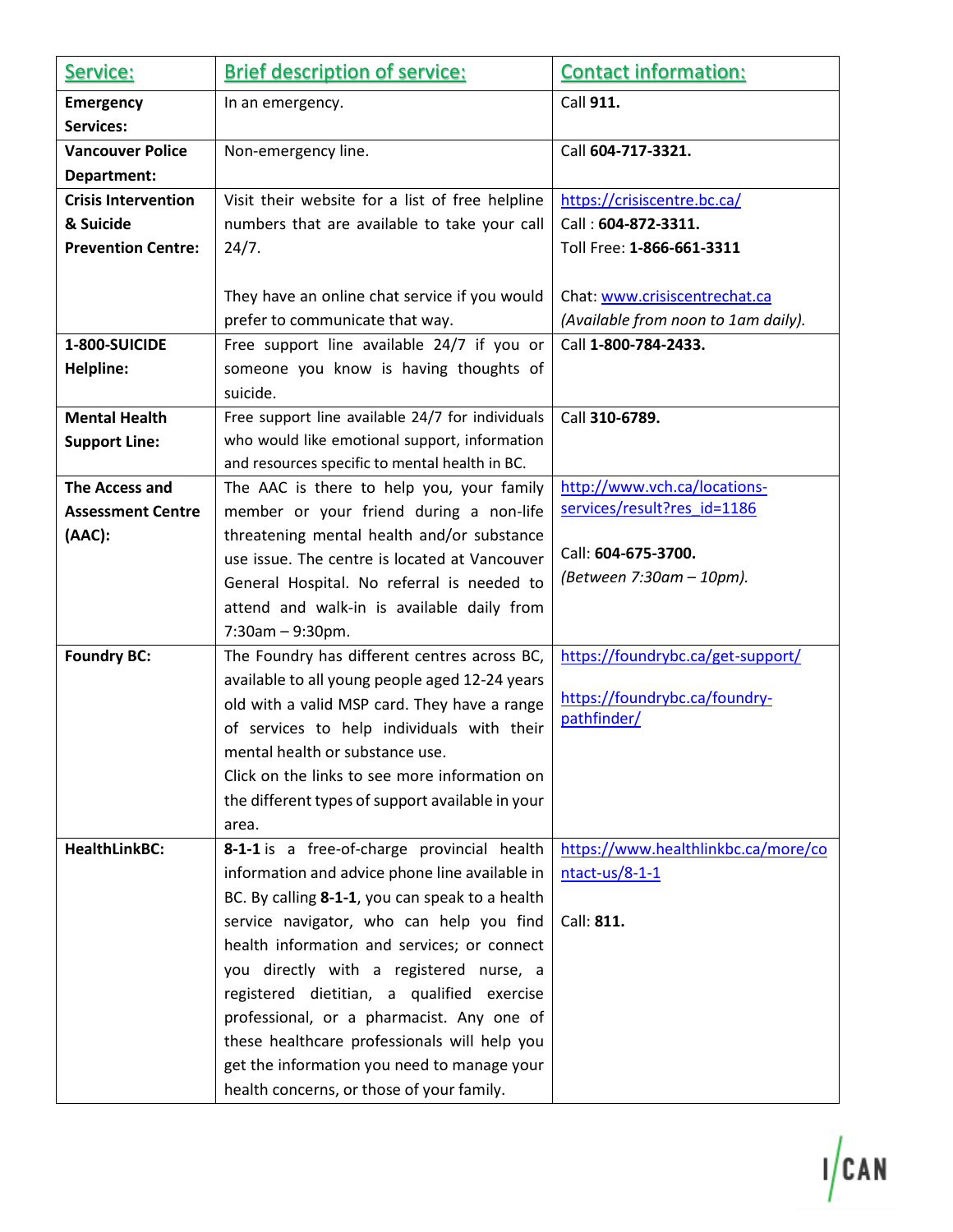| <b>Medical Services</b>                           | British Columbia's Medical Services Plan (MSP)                                                 | https://www2.gov.bc.ca/gov/content/  |
|---------------------------------------------------|------------------------------------------------------------------------------------------------|--------------------------------------|
| Plan (MSP):                                       | is a health insurance plan that pays for                                                       | health/health-drug-coverage/msp/bc-  |
|                                                   | medically required services of physicians,                                                     | residents/eligibility-and-           |
|                                                   | surgeons and for dental or oral surgery when                                                   | enrolment/how-to-enrol               |
|                                                   | medically required to be performed in a                                                        |                                      |
|                                                   | hospital. All BC residents must enrol for this.                                                | Call: 604-683-7151                   |
|                                                   | If you are new to BC they encourage you to                                                     |                                      |
|                                                   | apply for MSP as soon as you arrive, and your                                                  |                                      |
|                                                   | coverage may start three months after your                                                     |                                      |
|                                                   | arrival date.                                                                                  |                                      |
|                                                   | You should have private health insurance                                                       |                                      |
|                                                   | while you wait for your MSP to start.                                                          |                                      |
| Medimap:                                          | There are loads of walk-in clinics in BC that you                                              | https://medimap.ca/WalkIn            |
|                                                   | can access. Go to this webpage, enter your                                                     |                                      |
|                                                   | postcode and it will show you all the walk-in                                                  |                                      |
|                                                   | clinics in your area, their opening hours and                                                  |                                      |
|                                                   | average wait times that day. At the clinic they                                                |                                      |
|                                                   | will ask if you have MSP coverage and for your                                                 |                                      |
|                                                   | public health number. If you do not have MSP                                                   |                                      |
|                                                   | coverage yet, some clinics will offer you an                                                   |                                      |
|                                                   | appointment for a set fee $-$ you should call                                                  |                                      |
|                                                   | ahead to ask about this/find out the cost.                                                     |                                      |
|                                                   | If you would prefer a virtual care appointment                                                 |                                      |
|                                                   | search for this option on the website.                                                         |                                      |
| <b>Shelter Line BC:</b>                           | If you are experiencing homelessness call 211                                                  | bc211shelters                        |
|                                                   | for information on shelters across BC. You can                                                 |                                      |
|                                                   | visit this link to see the different types of                                                  | Call 211.                            |
|                                                   | shelters and the intake times. This link is                                                    |                                      |
| The BC                                            | updated regularly.<br>They are a non-profit, free and confidential   Call: 604-738-9950        |                                      |
| <b>Bereavement</b>                                | service that connects the public to grief                                                      | (Monday-Friday from 9am-5pm).        |
| Helpline:                                         | support services within the province of BC.                                                    |                                      |
| VictimLinkBC:                                     | VictimLinkBC is a toll-free, confidential,                                                     | Call or text: 1-800-563-0808         |
|                                                   | multilingual telephone service available to                                                    | or send an email                     |
|                                                   | take calls 24/7 across BC and the Yukon.                                                       | to VictimLinkBC@bc211.ca.            |
|                                                   | They provide information and referral services<br>to all victims of crime and immediate crisis | https://www2.gov.bc.ca/gov/content/  |
|                                                   | support to victims of family and sexual                                                        | justice/criminal-justice/victims-of- |
|                                                   | violence - including victims of human                                                          | crime/victimlinkbc                   |
|                                                   | trafficking exploited for labour or sexual                                                     |                                      |
|                                                   | services.                                                                                      |                                      |
| <b>Alcohol &amp; Drug</b>                         | This 24/7 free and confidential service is                                                     | Call 1 800 663-1441                  |
| <b>Information and</b><br><b>Referral Service</b> | available to anyone in BC needing help with<br>any kind of substance abuse issues.             | https://www.healthlinkbc.ca/mental-  |
| (ADIRS):                                          | It provides information and referrals to                                                       | health-substance-                    |
|                                                   | community substance use treatment services                                                     | use/resources/alcohol-drug-          |
|                                                   | available for all ages.                                                                        | information-referral-service         |
|                                                   |                                                                                                |                                      |